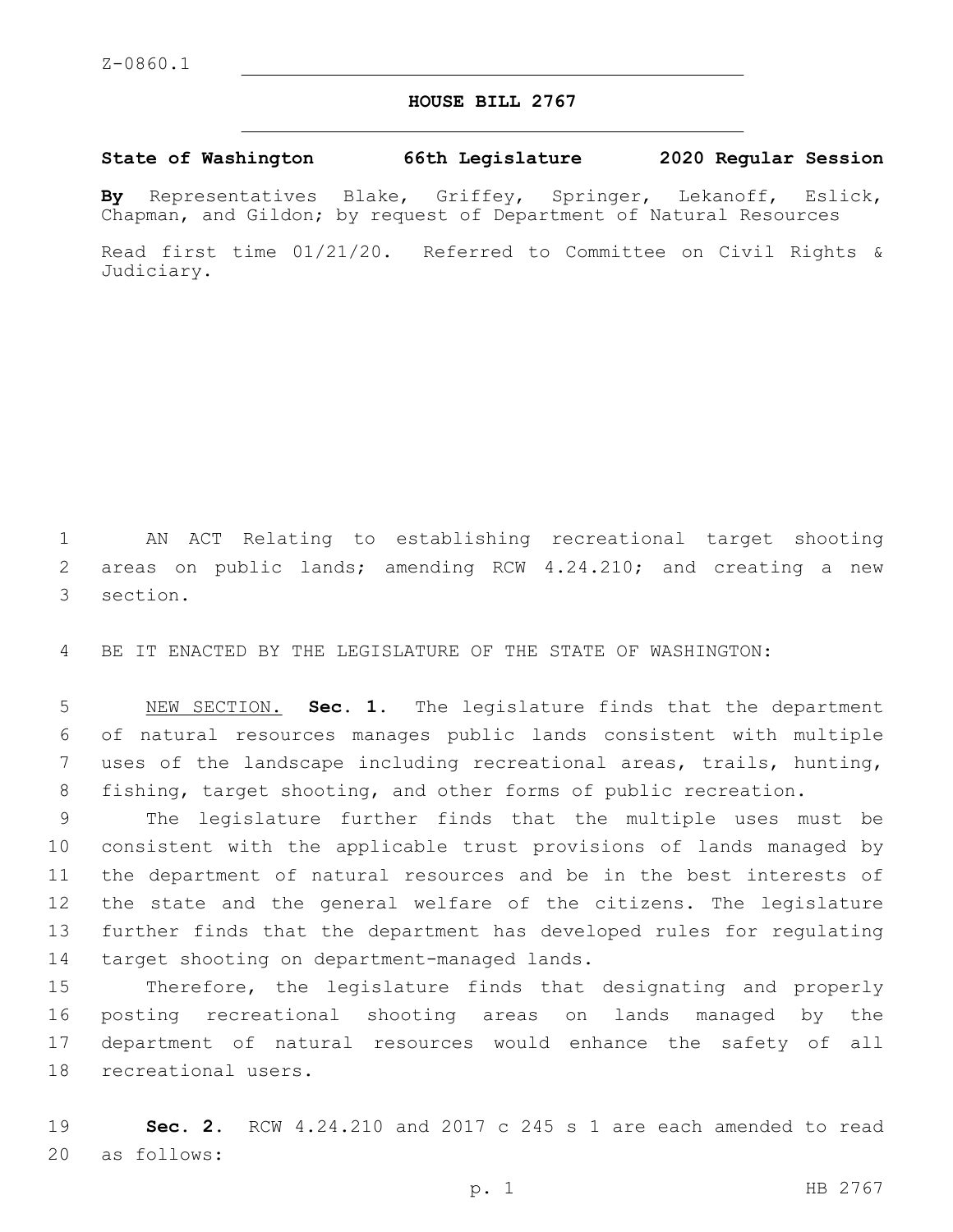(1) Except as otherwise provided in subsection (3) or (4) of this section, any public or private landowners, hydroelectric project owners, or others in lawful possession and control of any lands whether designated resource, rural, or urban, or water areas or channels and lands adjacent to such areas or channels, who allow members of the public to use them for the purposes of outdoor recreation, which term includes, but is not limited to, the cutting, gathering, and removing of firewood by private persons for their personal use without purchasing the firewood from the landowner, hunting, fishing, camping, picnicking, swimming, hiking, bicycling, skateboarding or other nonmotorized wheel-based activities, aviation activities including, but not limited to, the operation of airplanes, ultra-light airplanes, hang gliders, parachutes, and paragliders, rock climbing, the riding of horses or other animals, clam digging, pleasure driving of off-road vehicles, snowmobiles, and other vehicles, boating, kayaking, canoeing, rafting, nature study, winter 17 or water sports, recreational target shooting in designated areas, viewing or enjoying historical, archaeological, scenic, or scientific sites, without charging a fee of any kind therefor, shall not be 20 liable for unintentional injuries to such users.

 (2) Except as otherwise provided in subsection (3) or (4) of this section, any public or private landowner or others in lawful possession and control of any lands whether rural or urban, or water areas or channels and lands adjacent to such areas or channels, who offer or allow such land to be used for purposes of a fish or wildlife cooperative project, or allow access to such land for cleanup of litter or other solid waste, shall not be liable for unintentional injuries to any volunteer group or to any other users.

 (3) Any public or private landowner, or others in lawful possession and control of the land, may charge an administrative fee of up to twenty-five dollars for the cutting, gathering, and removing 32 of firewood from the land.

 (4)(a) Nothing in this section shall prevent the liability of a landowner or others in lawful possession and control for injuries sustained to users by reason of a known dangerous artificial latent condition for which warning signs have not been conspicuously posted.

 (i) A fixed anchor used in rock climbing and put in place by someone other than a landowner is not a known dangerous artificial latent condition and a landowner under subsection (1) of this section